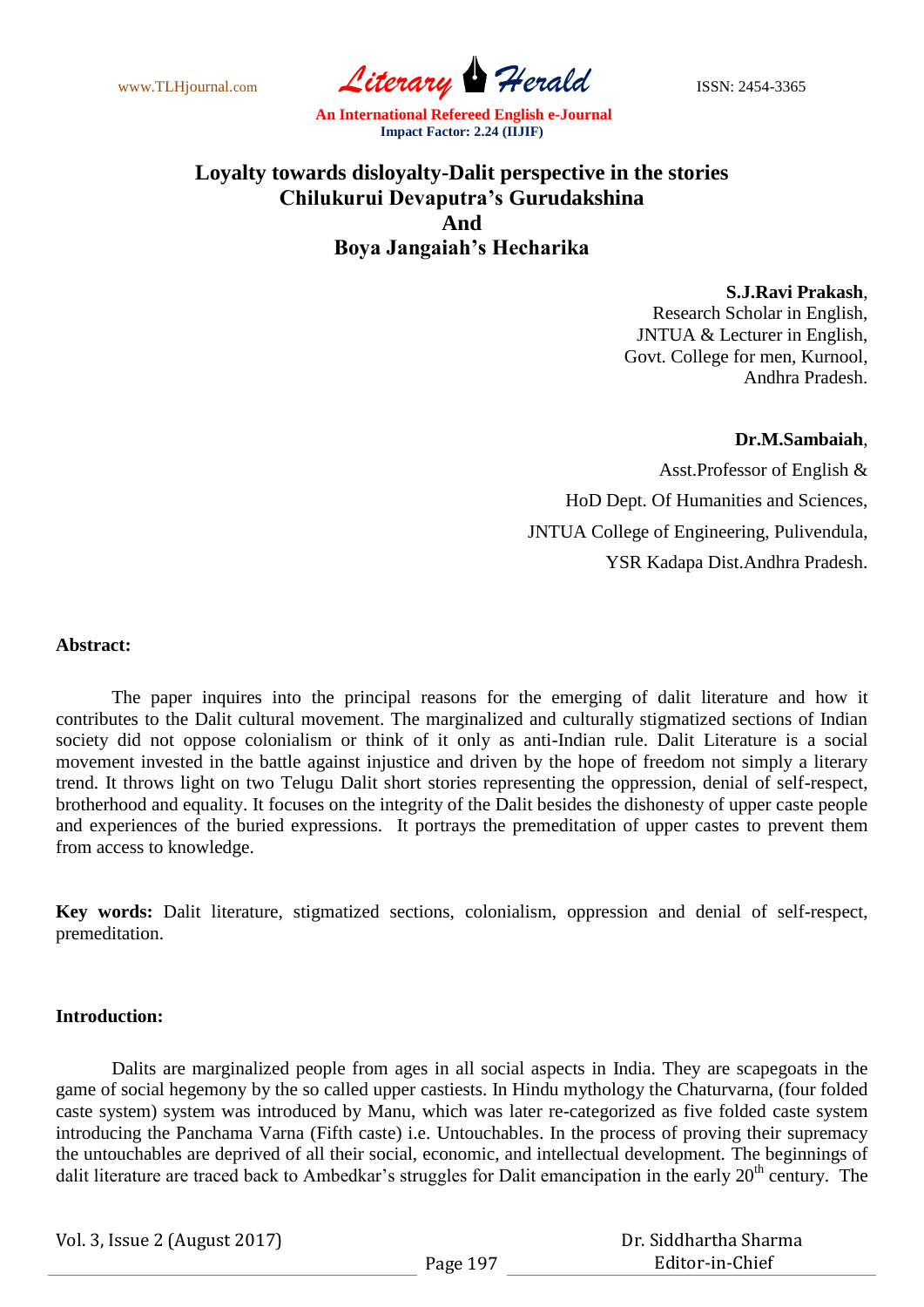www.TLHjournal.com *Literary Herald* ISSN: 2454-3365

Dalit Panthers writers brought in a new point of view, a new thinking and a language that left Marati Literature shaken and transformed. They began to describe the reality of the Dalit life with an insight that came from those who belonged to the community and had first hand information of Dalit life.

## **Dalit Telugu Literature:**

Literature is the representation of social life. De Bonald considers" Literature is an expression of society". Dalit literature is a voice of oppressed and marginalized people of Indian Society. Dalit literature does not grow out of literary discussion or the practice of writers, It is a social movement invested in the battle against injustice and driven by the hope of freedom, not simply a literary trend or a formal development. Dalit literature is basically a 'counter hegemonic ideology' created by 'Dalit organic intellectuals" The modern spurt in Dalit literature in India is an attempt to bring the forefront the experiences of discrimination, violence and poverty of the Dalit... Expression of these experiences have long been buried in silence, often with religious social sanction and relegated to the margins as non-literary. Dalit literature is one of the most important literary movements to emerge in post independent India. Babu Rao Bagul said "Dalit Literature takes man as its centre. It participates in man"s joys and sorrows and leads him to a just revolution. It teaches equality to the mass of humanity, i.e., society. It considers man noble. The transformation of the stigmatized identity of these so called "Untouchables" to a self chosen identity as Dalits is a story of collective struggle for the centuries. "Dalit literature does not spread hatred among men but love". The Gandhi an mobilization of all sections of Indians to present a united force to challenge British rule obscured many questions of inequalities amongst Indians., most importantly , the questions of freedom from slavery and untouchability. Even novelists who attempted to represent dalit and lower caste life do not escape the ideological hold of Gandhian thinking on their representation of dalits. Unnava Lakshmi Narayans"s Malapalli (1922), in Telugu, and Mulk raj Anand"s Untouchable (1935), in English, and several other Indian language novels can be cited an examples of this trend.

There is a long past in the creation of Dalit consciousness in Telugu literature. The exploitation of life, reaction, pleading, protest, reform, progress, and revolution are the main causes for the creation of Telugu Dalit literature. Dalit literature gave society democratic aesthetic values that freed Telugu literature from the burden of the Mahakavulu (writers of upper castes). The first phase of the Telugu Dalit shortfiction was written by the upper castes" Pallamraju" was the first ever Dalit story written by a non-Dalit writer Sripada Subramanya Shastry in 1925 criticizing the conversions. The 1990s saw a great flowering in Dalit poetry, song, short story, novel and essay.

Dalit short fiction in Telugu took fairly a long time to be what it is now. Shaped by the literary and social movements, the Telugu dalit short fiction traversed a long way in transforming itself from highly educated to common man.

Among the modern Telugu Dalit short fiction writers Chilukuri Devaputra is a renowned one. Whose writings are translated into English, Hindi, Marathi, Oriya and Kannada languages. He began his literary creation with short stories in the year 1977. His first short story Manavatvam (The Humanity) published in Prajasakthi (daily) in Oct.1977.. He has written four novels of which Panchamam considered to be the first Telugu Dalit novel. It is a prescribed text book in postgraduate studies at the University of Hyderabad, Andhra University and Sri Krishnadevaraya University. He has also written five anthologies of short stories. He has been a recipient of Rachakonda and Chaso literary awards.

As one of the early Telugu Dalit writers Boya Jangaiah has published sixteen anthologies of short stories, four anthologies of poetry, four novels, and four novels. Jathara and Jagadam are two of his wellknown works.. He was born in Panthangi, a small village in Nalgonda district of Telangana. He has received several awards, including one by Telugu University.

Vol. 3, Issue 2 (August 2017)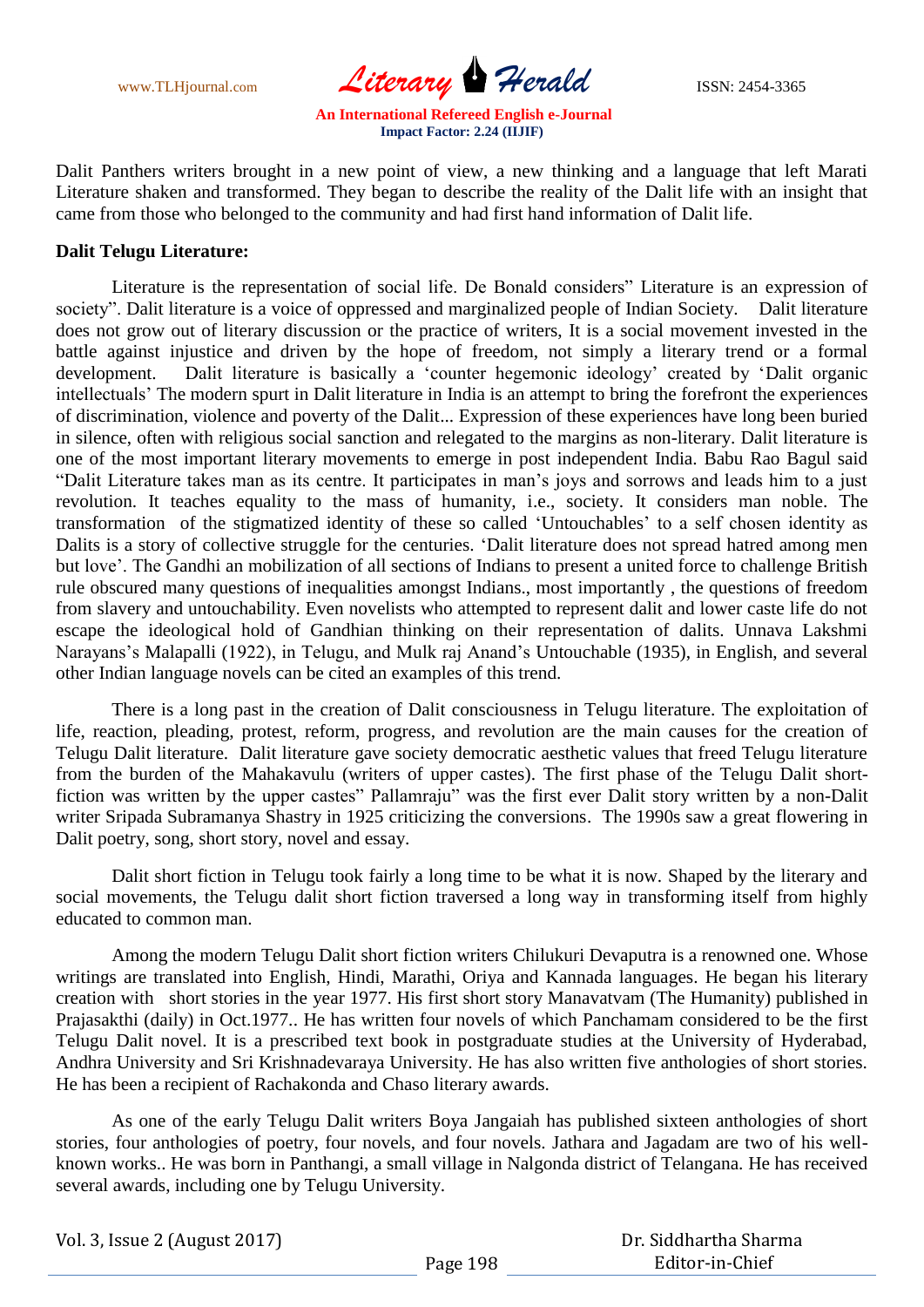

#### **Social inequality:**

Either it is from Darwin's theory or The Bible that speak of human existence say that all Human beings are either from one species or from one Man (Adam)**,** which convey that all are equal and promoted brotherhood but the so called Brahmins started new interpretations of the human existence to deprive the other people from their social equality saying that they are from the head of Brahma (the God of creation). Though India became free from colonial rule, the untouchables denied of their freedom from the bondage of upper castes.

#### **Beware**

The short story "Beware" originally titled "Hetcharika", was first published in1984 written by Boya Jangiah translated by Shasha Kumar. It portrays the victimization of Dalits in the system of hereditary bonded labour. The status of communities as Dalits in the Hindu caste system was the most serious impediment to their education. Pentaiah was the protagonist of the story. He was a bonded farm labourer (Vetti) to Narsi Reddy (Patel) for three generations, Pentaiah, his grandfather, and father had been working as farmhands for Narsi Reddy"s (Patel) grandfather, then his father and now to Narsi reddy. Pentaiah"s son Ramulu, twenty old, who was slim and dark, did not like to work in Patel"s farms. Ramulu who was aware of the reason of his poverty and slavery wants to become free from this. Dr. B.R. Ambedkar properly identifying the reasons for the Dalit poverty gave the slogan "Educate, Agitate, Organize "

While stringent social taboos conscribed their behavior, severe strictures were laid down to prevent their access to knowledge. The children of untouchables were not allowed to study in public schools. Knowing this pretty well Ramulu was learning the alphabet and simple arithmetic at night time. Patel was furious. He was not ready to accept the outcasts access to knowledge. Inspiteof their loyalty for three generations, the hard-work that helped for the improvisation of the Patel"s economic status, Narsi Reddy doesn't want to accept the social, economical or intellectual equality with the outcasts. He may not be loyal to all the sweat shed for the last three generations in growing their crops Narsi Reddy is not willing even to recognize their hard work. They don"t want to lose their hegemony. Narsi Reddy wants to deceive Pentaiah with his fraudulent words saying that education is useless for them as they are born for agriculture labour only. When Pentiah expresses his son"s wish to leave the village and go for studies, Patel says "Why? What will you gain from education Pentiah? Arre, for who is this land, this agriculture? Why give up agriculture and lose living in comfort? (pg.94)...)In his words Patel tries to convey that his son is eligible to study as he is the child of a land lord, he can sit and eat the fruit of Pentiah"s hard labour even if he fails to continue further studies. Still Pentaiah expresses his helplessness and his loyalty to his master in his words,"Patel asked Pentaiah', "Did your grandfather and father disobey to us and migrate to other places"? (pg.94)

"What can I say, Patel? My father and grandfather obeyed to your family .I am at your feet till today, but my son doesn't listen to me. He keeps saying I will go away, I will go away.(pg.94)" Inspite of Patel"s prevaricating words Pentiah is loyal. But Patel is disloyal to Pentiah"s sincerity. With an intention of oppressing the wish of Ramulu to acquire knowledge, Patel said to Pentaiah , " I believe your son refuses to work as a farmhand, clear my dues and go where you please".(pg.93) Narsi Reddy (Patel) exploiting the illiteracy of Pentiah brought some documents which were discolored and ink faded. Narsi Reddy (Patel) asked the local Pantulu (a brahmin who is a village revenue officer by profession) to calculate the interest and the principal of the Pentaiah"s loan. Deliberately, with wrong calculation Pantulu said that it was two hundred short of two thousand rupees. It clearly shows the unity of all upper communities in oppressing the outcasts. But Ramulu argued with Pantulu that he did not deduct the work of their three generations hard labour to the Patel. Ramulu appeared as a ray of hope to Pentaiah, spurt of freedom. The study at nights after drudgery all the day in the farm proved useful to save his future generations from hereditary bondage. The Patel was thunder struck. It is something unexpected, Pantulu fell into thought. Pentaiah felt that his son

Vol. 3, Issue 2 (August 2017)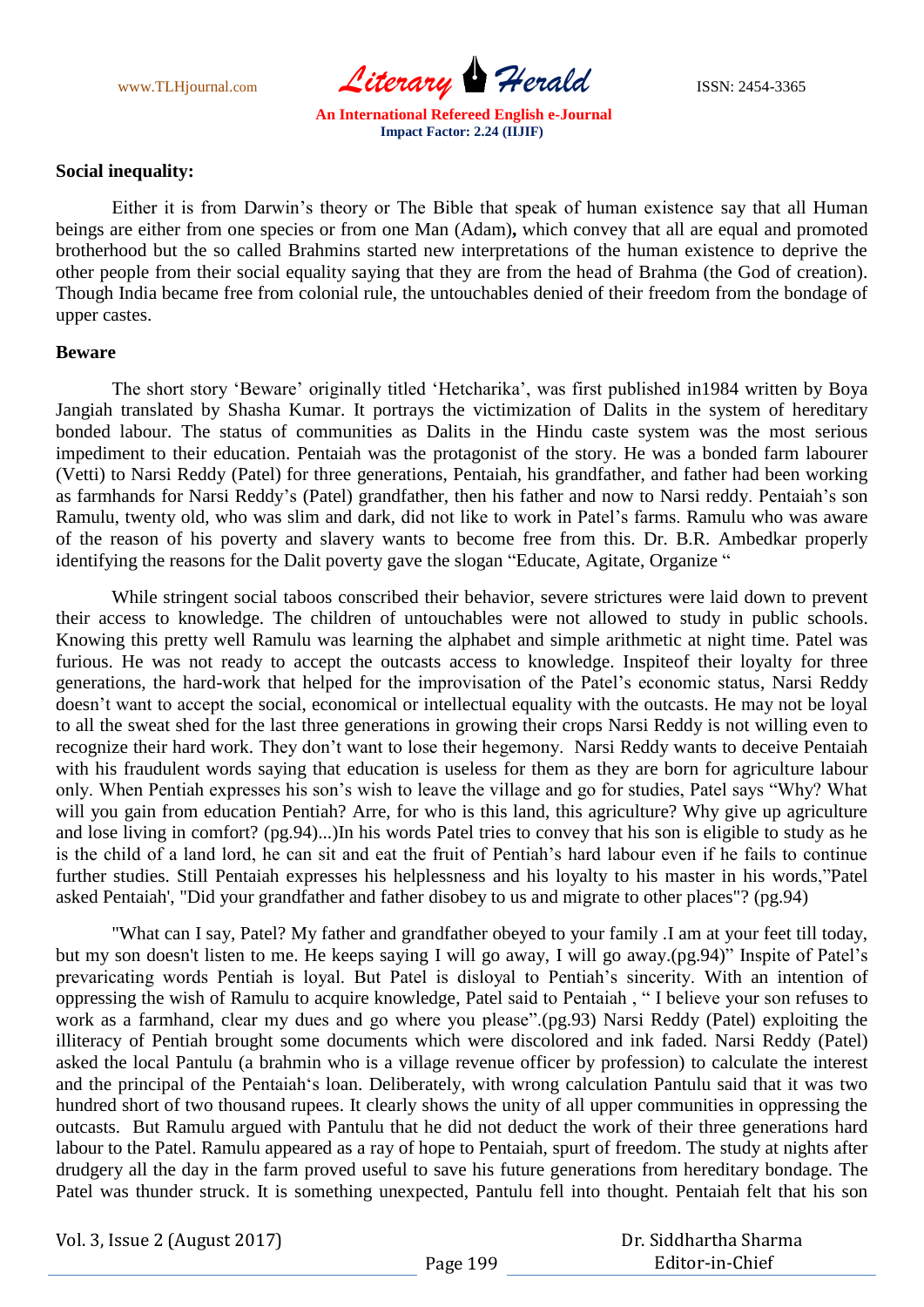www.TLHjournal.com *Literary Herald* ISSN: 2454-3365

Ramulu suddenly looked like the rising sun. He said to the Patel, "We won"t turn up for work till accounts are calculated properly! Saying this, Ramulu and Pentaiah walked away. This shows their polite resignation from slavery. This is how they showed loyalty towards Patel"s disloyalty. Ramulu brings freedom not only to his father and also for his future generations proving Dr. B.R. Ambedkar"s slogan "Educate –Agitate-Organize."<sup>3</sup>.

#### **Gurudakshina**

Another short story "Gurudakshina" a Telugu short story by Chilukuri Devaputra is translated into English by K.Purushotham. The story presents the atrocities bared by them from their child hood. This shows the realization of a teacher towards the loyalty of his Dalit student Nallappa. The writer Devaputra worked as a teacher in many places. Once he was travelling in a train to visit his younger son, Gourinath Sastri who works as an officer in one of the banks. It was lunch time and he was very hungry. His elder daughter-in-law packed some eatable to eat and his son gave him six hundred rupees so that he should not fall short of money. Unfortunately his suitcase was stolen by somebody. He was left only with five rupees. Two strangers, possibly wife and husband, were seated in front of him. That man kept glancing at him quite often. All of a sudden he identified that narrator as his teacher and he introduced himself as Raja Reddy, his old student. Devaputra couldn"t recollect the memories of that man as his student.

His hunger knew no bounds. Meanwhile, Raja Reddy"s wife took out a couple of food packets. Master's mouth began to salivate, but he is thinking of tidiness, cleanliness, pollution and touch. He thought that they would offer him some of their food. But they didn"t share their food with the master.

"Saar, if you don't mind, we shall eat; I think it's too early for you to eat," (pg.121) said Raja Reddy.

"Yes, yes, it's too early for me to eat,(pg.121)" Master replied.

Master felt that Raja Reddy had cleverly escaped offering food to him. He is dying of hunger and felt like borrowing some money from his student Raja Reddy. But he didn"t like to demean himself by borrowing money from his student. He recollected the saying "Man can"t live by bread alone" but here by bread (food) only he can live.

The train came to a halt where Raja Reddy and his wife got down. The passengers sitting behind him were bargaining guavas with a fruit vendor. As the vendor neared the Master, he noticed that the vendor was thin and dark with an untidy beard, but sharp – eyed and smiling, displaying beautiful teeth. He is speaking many languages. Master wondered how he knows so many languages. If he were educated, he would have been very smart. It was no ordinary feat to have mastered so many languages.

"My livelihood has taught me every language that I speak Saar (sir). My work teaches me", (pg.122) he replied to Master's question. Master thought that he would buy the guava at the price that his fellow passengers bought. But the vendor didn"t agree for the price. Meanwhile, the fruit vendor smiled at the master as he left the place. Meanwhile railway caterer appeared taking passengers' orders for meal. Master shook his head saying no to meal. He was terribly hungry. He wished that the fruit vendor would return and called back. That boy replied "coming sir" (pg.122) in an Anantapur accent.

Suddenly that boy took a choicest fruit from his basket and offered him, saying that he doesn"t need any money in return for guava as he knows about the missing suitcase from co-passengers. Vendor boy introduced himself as Nallappa, a student to Devaputra. He is from Kaluvapalli village. He is Vetti Malappa's son; who is a Madiga by caste. He recalled how master used to be an angry man in those days. He used to hit with a tamarind stick even for a small mistake. One summer, the school bought a new earthen pot for students to drink water. When the Mala, Madiga (outcast) boys were thirsty the upper caste students

Vol. 3, Issue 2 (August 2017)